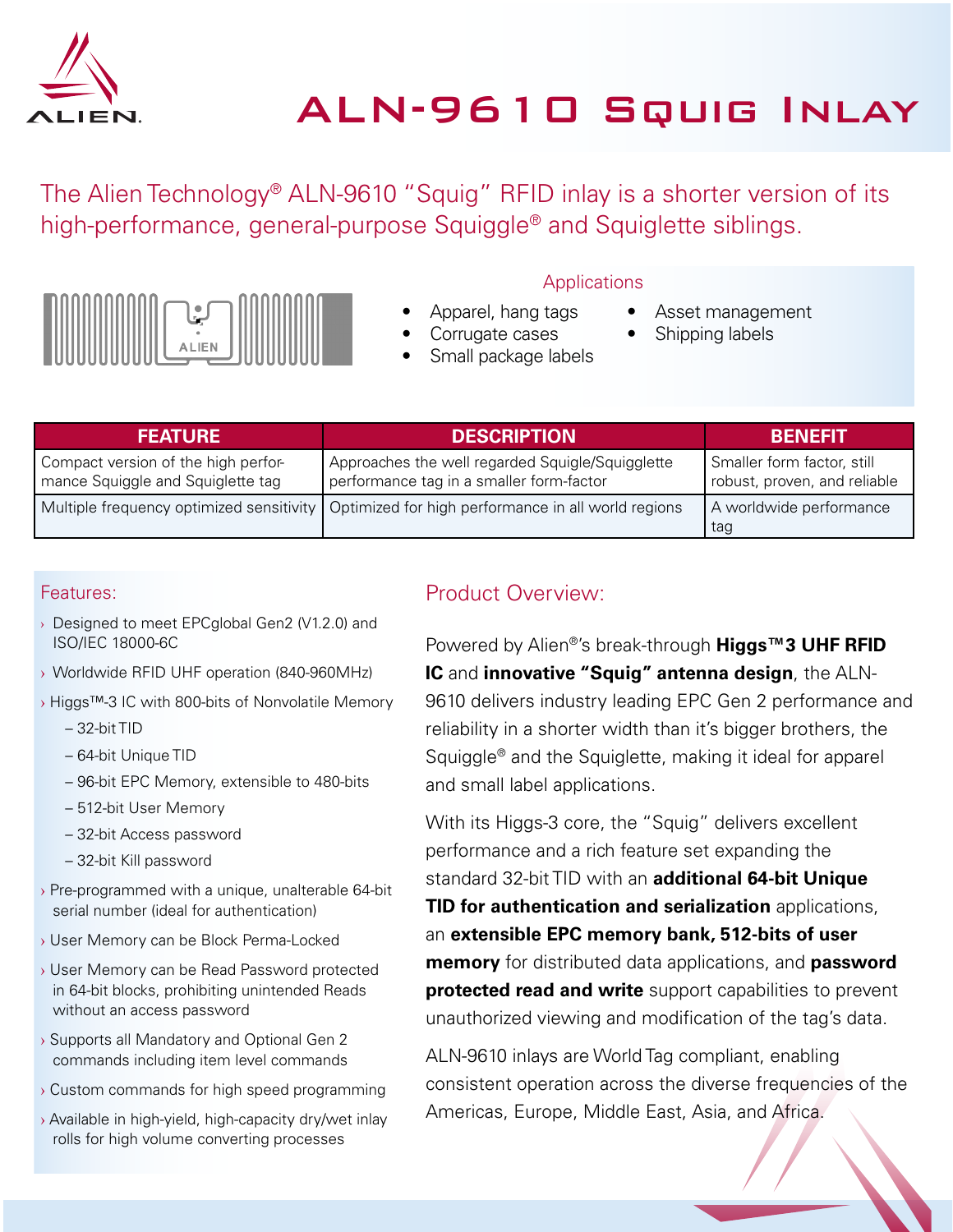

## ALN-9610 Inlay Orientation

# ALN-9610 Inlay Specification



|                 | <b>OVER ANTENNA</b>           | $0.16$ mm |
|-----------------|-------------------------------|-----------|
|                 | <b>OVER CHIP</b>              | 0.36 mm   |
|                 |                               |           |
| OVERLAY         | ,,,,,,,,,,,,,,,,,,,,,,,,,,,,, |           |
| <b>ADHESIVE</b> |                               |           |
|                 |                               |           |
|                 |                               |           |
| <b>INLAY</b>    |                               |           |
| <b>ADHESIVE</b> |                               |           |

Standard Alien Inlay rolls unwind with metal antenna side facing outward, with respect to the core.

## ALN-9610 Inlay Stackup



## ALN-9610 Inlay Angular Sensitivity



Angular Sensitivity Inlay is rotated in the x, y, plane about the z axis (tag shown at 0° with respect to face of antenna)

**ALN-9610-FWRW (White Wet Inlay)**